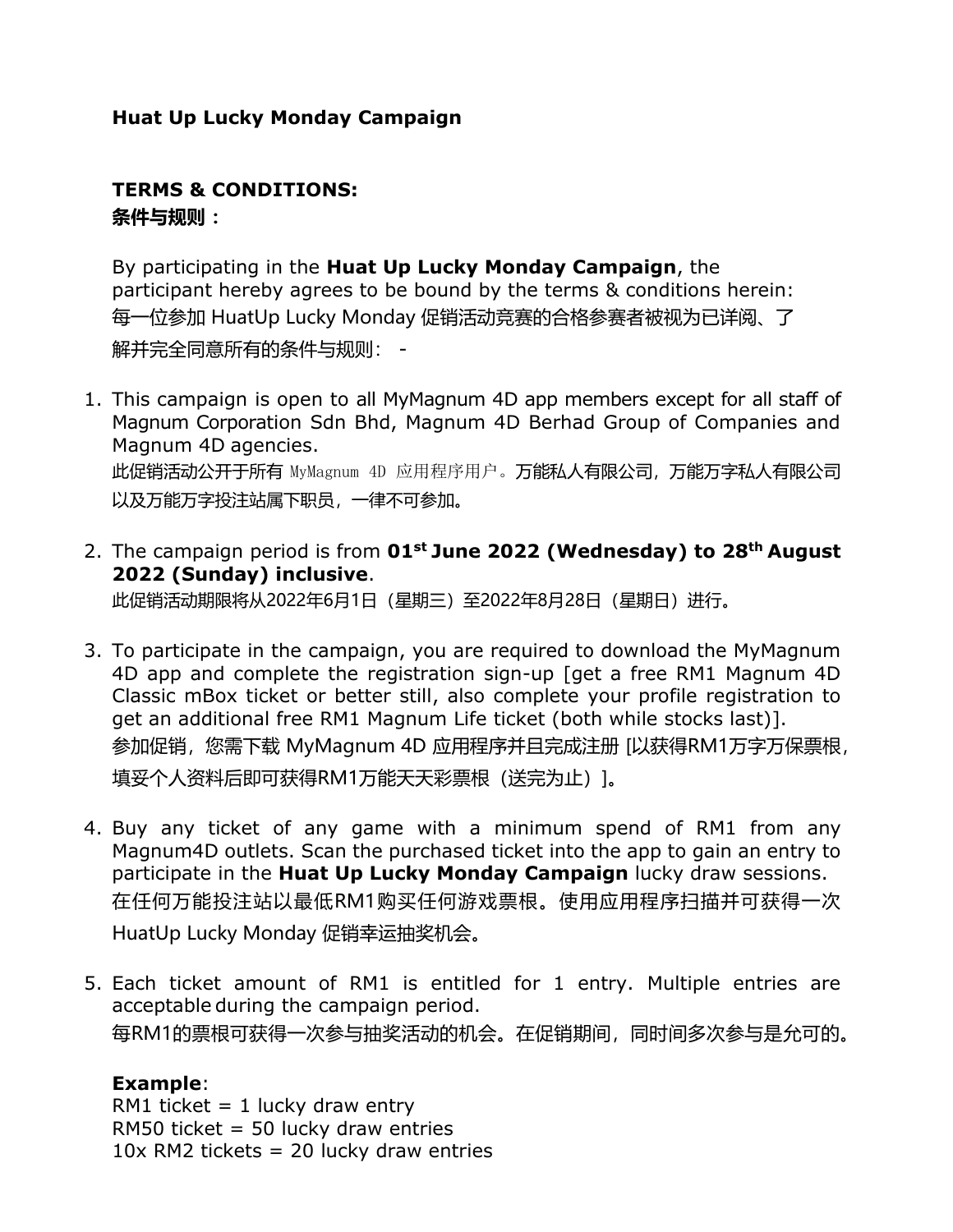例如: RM1票根 = 一次抽奖机会 RM50票根 = 50次抽奖机会 10张 x RM2票根 = 20次抽奖机会

6. The lucky draw session is held every Monday during the campaign period. The following prizes are available to be won in each lucky draw: 抽奖活动将在活动期间的每逢星期一举行。奖金奖品如下: -

# **RM150 Touch 'n Go Reload x 12 winners for the draw period in June. RM150 Touch 'n Go 充值 x 12位幸运儿 (6月份抽奖)**

# **RM1,500 Cash prize x 1 winner for the draw period in July. RM1,500 现金 x 1位幸运儿 (7月份抽奖)**

We will announce the prizes for August before the August draw. 至于8月份的奖金奖品,我们将在较近时期公布。

7. Scan the QR Code of every ticket purchased within the campaign period **BEFORE the LUCKY DRAW DATE** in order to participate in that particular week's lucky draw. Breakdown is as below.

| <b>Month</b> | <b>Lucky Draw</b><br><b>Dates</b> | <b>Tickets Draw Date &amp; Scanned</b><br>Period*           |
|--------------|-----------------------------------|-------------------------------------------------------------|
| June         | $6th$ June 2022                   | $1^{st}$ June 2022 - $5^{th}$ June 2022                     |
|              | 13 <sup>th</sup> June 2022        | $6th$ June 2022 - 12 <sup>th</sup> June 2022                |
|              | 20 <sup>th</sup> June 2022        | $13th$ June 2022 - 19 <sup>th</sup> June 2022               |
|              | 27th June 2022                    | 20 <sup>th</sup> June 2022 - 26 <sup>th</sup> June 2022     |
|              | $4th$ July 2022                   | $27th$ June 2022 - 3rd July 2022                            |
| July         | 11 <sup>th</sup> July 2022        | $4th$ July 2022 - 10 <sup>th</sup> July 2022                |
|              | 18 <sup>th</sup> July 2022        | $11th$ July 2022 - $17th$ July 2022                         |
|              | 25th July 2022                    | $\overline{18^{th}}$ July 2022 - 24 <sup>th</sup> July 2022 |
|              | 1st August 2022                   | 25th July 2022 - 31st July 2022                             |
| August       | 8 <sup>th</sup> August 2022       | $1st$ August 2022 - 7 <sup>th</sup> August 2022             |
|              | 15th August 2022                  | $8th$ August 2022 - 14 <sup>th</sup> August 2022            |
|              | 22nd August 2022                  | 15th August 2022 - 21st August 2022                         |
|              | 29th August 2022                  | 22nd August 2022 - 28th August 2022                         |

在抽奖期限前扫描您所购买的票根即可参加幸运抽奖活动。分解如下。

\*Tickets Draw Date & Scanned Period – To be eligible for the Monday draw, you must have purchased the tickets for the draws within this period and also have scanned your tickets prior to the Monday draw stated.

To elaborate, for the Monday draw on 6<sup>th</sup> June, your tickets purchased must be for draws within 1st – 5<sup>th</sup> June and you must have scanned your tickets within this period. Good Luck!

| 票根日期及扫描期限*<br>抽奖日期<br>月份 |  |
|--------------------------|--|
|--------------------------|--|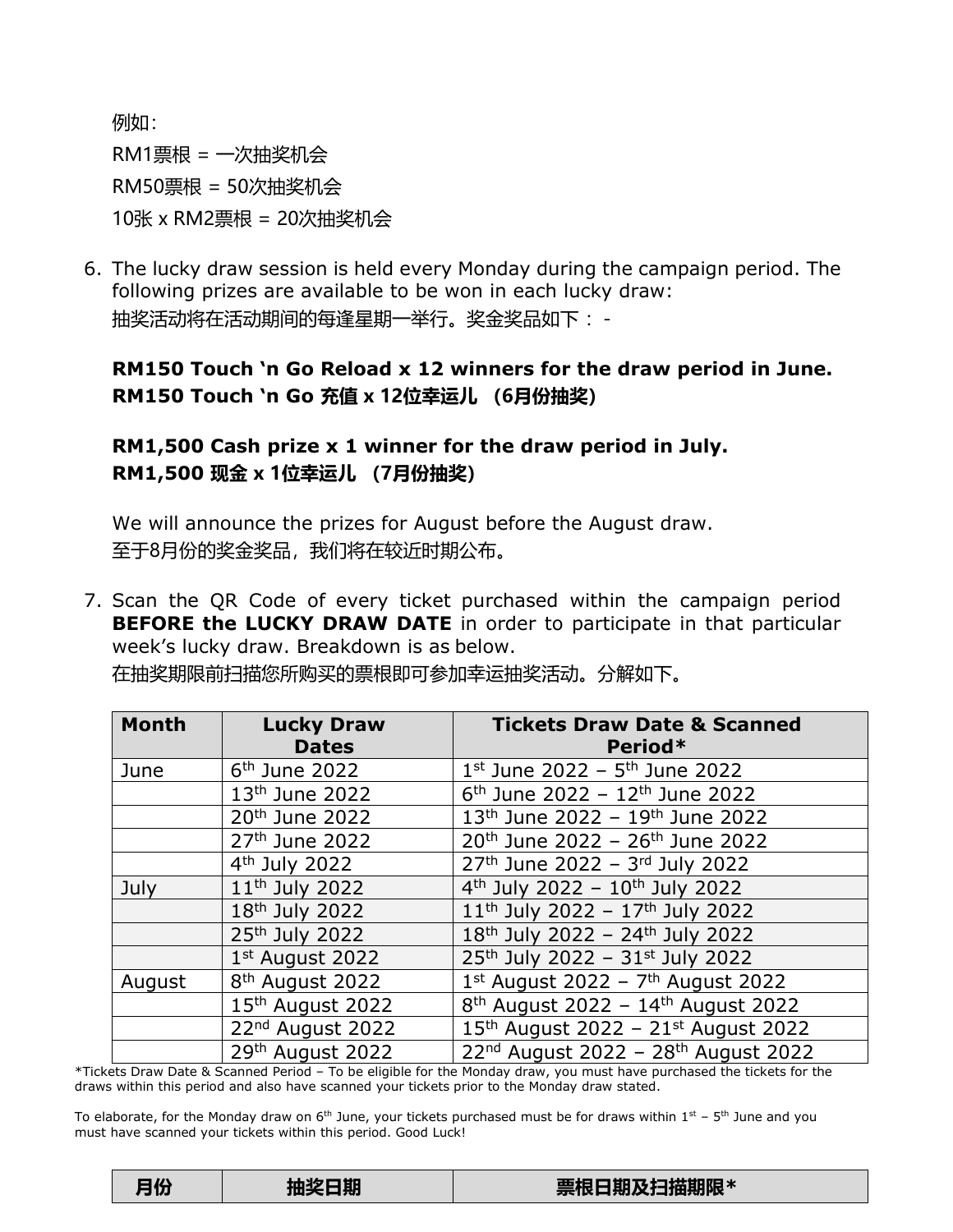| 6月 | 2022年6月6日  | 2022年6月1日至2022年6月5日   |
|----|------------|-----------------------|
|    | 2022年6月13日 | 2022年6月6日至2022年6月12日  |
|    | 2022年6月20日 | 2022年6月13日至2022年6月19日 |
|    | 2022年6月27日 | 2022年6月20日至2022年6月26日 |
|    | 2022年7月4日  | 2022年6月27日至2022年7月3日  |
| 7月 | 2022年7月11日 | 2022年7月4日至2022年7月10日  |
|    | 2022年7月18日 | 2022年7月11日至2022年7月17日 |
|    | 2022年7月25日 | 2022年7月18日至2022年7月24日 |
|    | 2022年8月1日  | 2022年7月25日至2022年7月31日 |
| 8月 | 2022年8月8日  | 2022年8月1日至2022年8月7日   |
|    | 2022年8月15日 | 2022年8月8日至2022年8月14日  |
|    | 2022年8月22日 | 2022年8月15日至2022年8月21日 |
|    | 2022年8月29日 | 2022年8月22日至2022年8月28日 |

票根日期及扫描期限\* - 您必须在规定期限内购买并在每逢星期一抽奖日前扫描您的票根,您就获取幸运抽奖机会。

详细解释 – 对于6月6日(星期一)的抽奖活动,您所购买的票根必须在于6月1日至6月5日之间,而且您必须扫描所购买的票根才视 为合格。祝您好运!

App sign-up will be required for the first-time user of the app. You must ensure that all details entered are correct and accurate. ANY INCORRECT or INCOMPLETE DETAILS WILL BE AUTOMATICALLY DISQUALIFIED.

第一次使用这应用程序的用户必须先进行注册才可继续。您必须输入正确的个人资料。如 有任何不正确或未完成的资料,参赛资格将被视为无效。

- 8. Lucky draw entries are not carried over from one week to the next. 每星期的抽奖资格将被重新刷新。
- 9. While you are not required to present the tickets of **Huat Up Lucky Monday** as proof of purchase, you are required to present the Profile screen in the MyMagnum 4D app as proof of winner's identity during prize collection. The prize will be forfeited if you fail to present the same and correct identity of the lucky winner that was drawn.

您将无需出示 HuatUp Lucky Monday 促销活动所购买的票根。但在领取奖品时,您必 须出示应用程序里的个人资料页面以核对身份。如您的个人资料与所提供于抽奖活动的资 料不相符,您将无法领取所获得的奖金奖品。

10. All prize winners are also required to present their original IC (for Malaysians) or Passport (for non-Malaysians) for verification purposes, failing which, Magnum reserves the right to not award the prize(s).

所有得奖者必须出示个人身份证(马来西亚公民)或护照(非马来西亚公民)以作验证,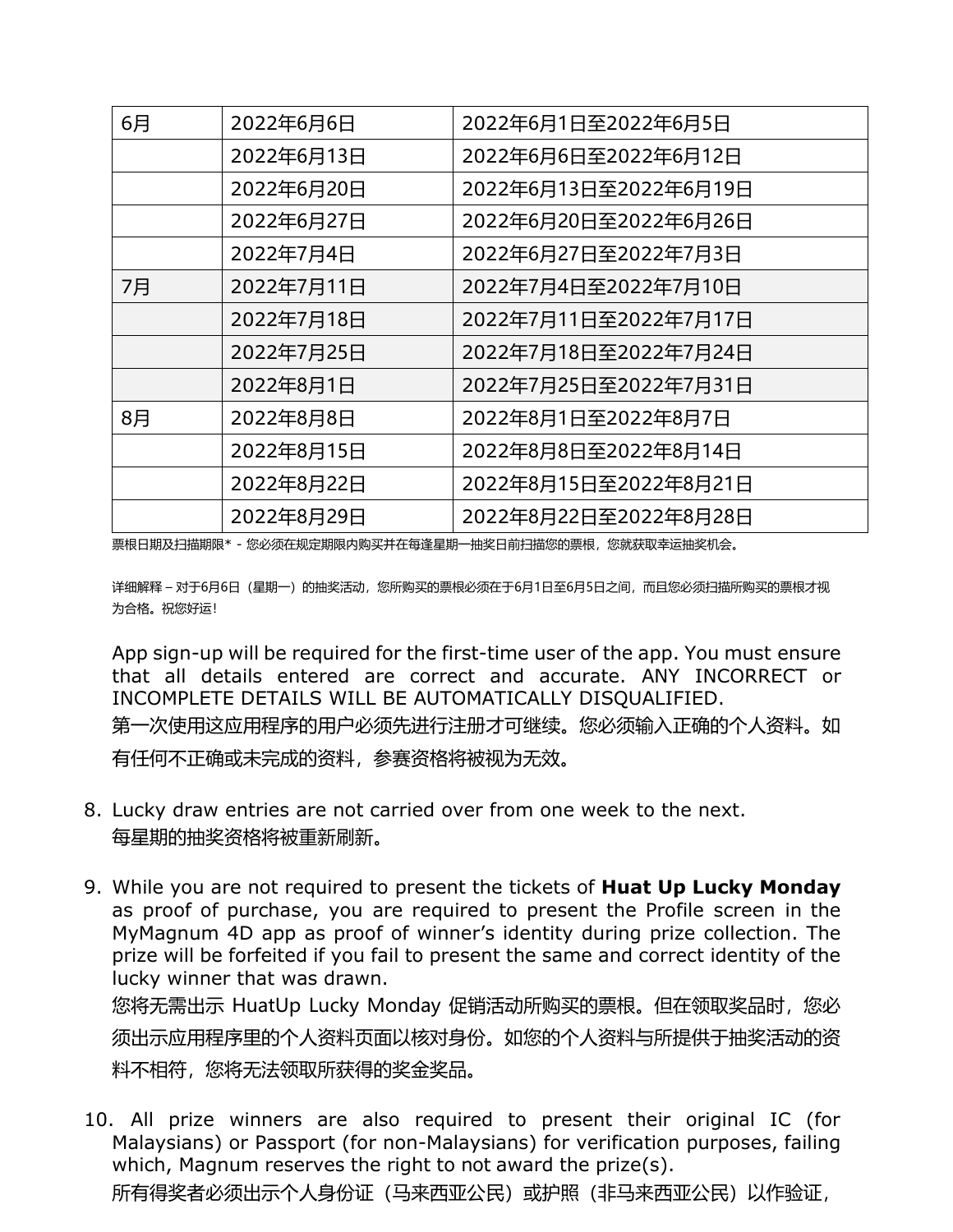如无法出示相对资料,万能将有权利不发放奖金奖品。

- 11. Winners will be notified by in-app notification after the lucky draw and Customer Support will contact the winners. All winners list for lucky draw will also be published on Magnum 4D Official Website. 万能万字有限公司将通过全新 MyMagnum 4D 应用程序通知获奖者。获奖者名单将会发放於万 能万字私人有限公司官方网站。
- 12. Prize collection must be done within 60 days from the winning announcement of the contest, after which the prize will be forfeited. 获奖者必需在成绩公布后的 60 天内前往领奖,否则领奖资格将被取消。
- 13. Magnum reserves the right to substitute the prize with another prize of the same value without prior notice. 万能万字有限公司有权利在没有事先通知获奖者的情况下,以另一个相同价值的奖品取代。
- 14. Lucky draw prizes (where applicable) can be collected from the Magnum 4D State Offices depending on which state the winner resides in. All travelling expenses and arrangements of transportation expenses shall be borne by the winner.

幸运抽奖奖品将根据获奖者所在州属的万能区域公司领取。有关交通或安排等费用,将 由获奖者自行承担。

15. Magnum reserves the right to use all winners' details such as photos, name or any other particulars for the purposes of advertising, press release, trade and promotion or otherwise without further compensation and notification to the winner and without the winner's authorization.

万能万字有限公司有权利使用所有获奖者的个人资料如照片、名字等等于广告、新闻稿交 易及促 销等权利,而无需得到获奖者授权并不会赔偿任何金额。

By participating in this campaign, all participants have agreed to be bound by the Terms and Conditions of this contest and PDPA policy. The managements' decision is final and binding. No correspondences will be entertained.

所有参加者均同意接受本促销活动所订之条款约束以及个人隐私权条例。一概以管理层之 最 终决定为准,并不接受任何异议。

16. If you wish to request access to your Personal Data held by Magnum for the above purposes or to withdraw your consent, please send your request in writing to the following address:

Attention: **Marketing Department Magnum 4D Bhd (132431-D)** Wisma Magnum 111 Jalan Pudu 55100 Kuala Lumpur

## **Magnum shall respond within 14 working days upon receipt of your**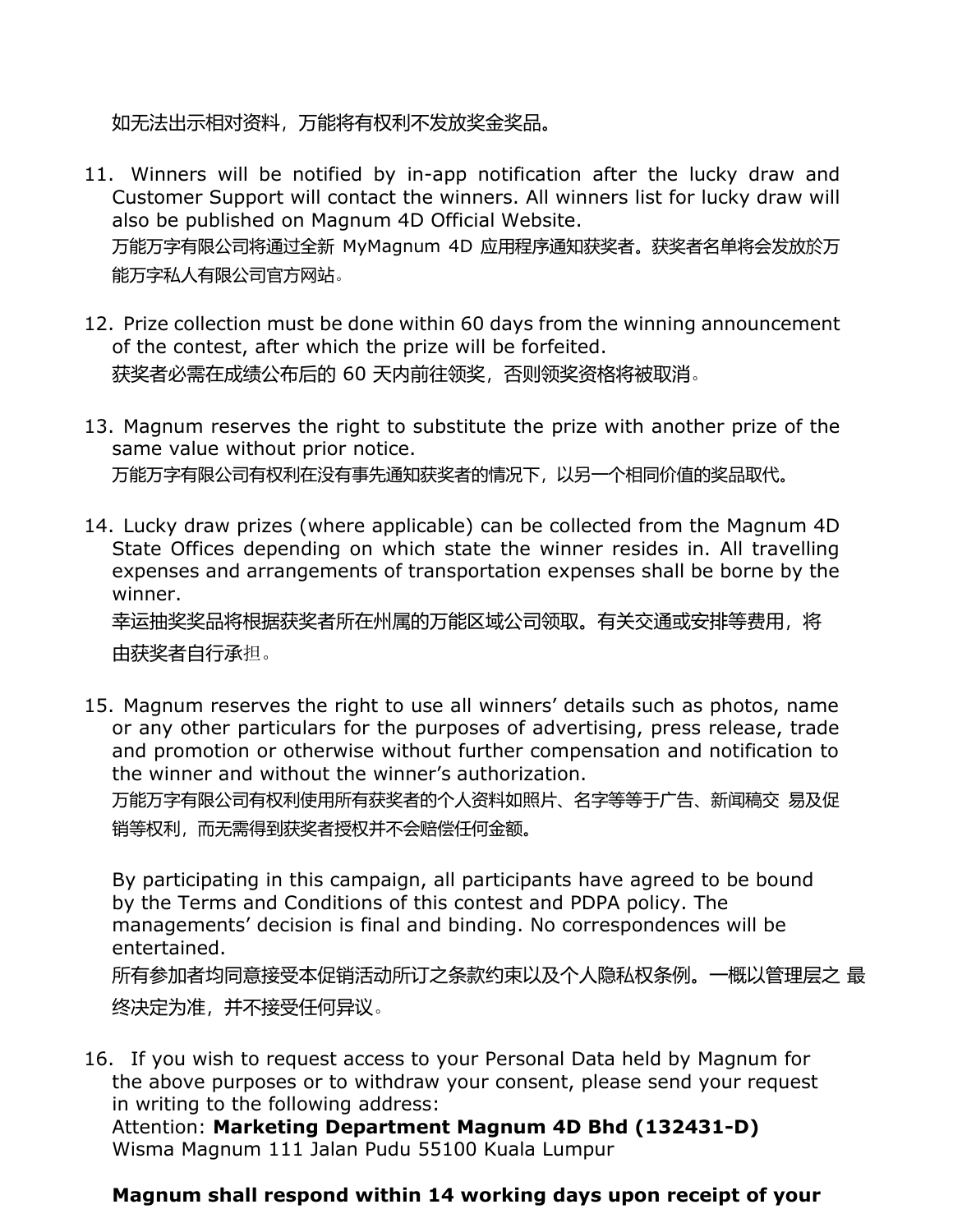## **request. Magnum reserves the right to impose a data processing fee for your request.**

如您不同意万能使用您的个人资料或想要撤回您对该条规的同意,请以书面形式将您的 请求寄送到以下地址:

## 注 :**Marketing Department Magnum 4D Bhd (132431-D)**

Wisma Magnum 111 Jalan Pudu 55100 Kuala Lumpur

# **万能将在收到您的请求后的 14 天内作出回应。万能也将保留向您征收任何数据处理费 用之权利。**

- 17. Magnum shall not be responsible in anyway whatsoever, in respect of technical failures of any kind, or unauthorized human intervention and electronic or human error in the administration and processing of this contest. 对于本次促销活动的管理与处理,万能对于任何技术问题或人为失误等问题,均不负任何 责任。
- 18. Magnum reserves the right to amend or change any of the terms and conditions of this campaign at any time without prior notice to any party.

万能有权力在不通知任何一方的情况下,修改或更正促销活动的条款与规则。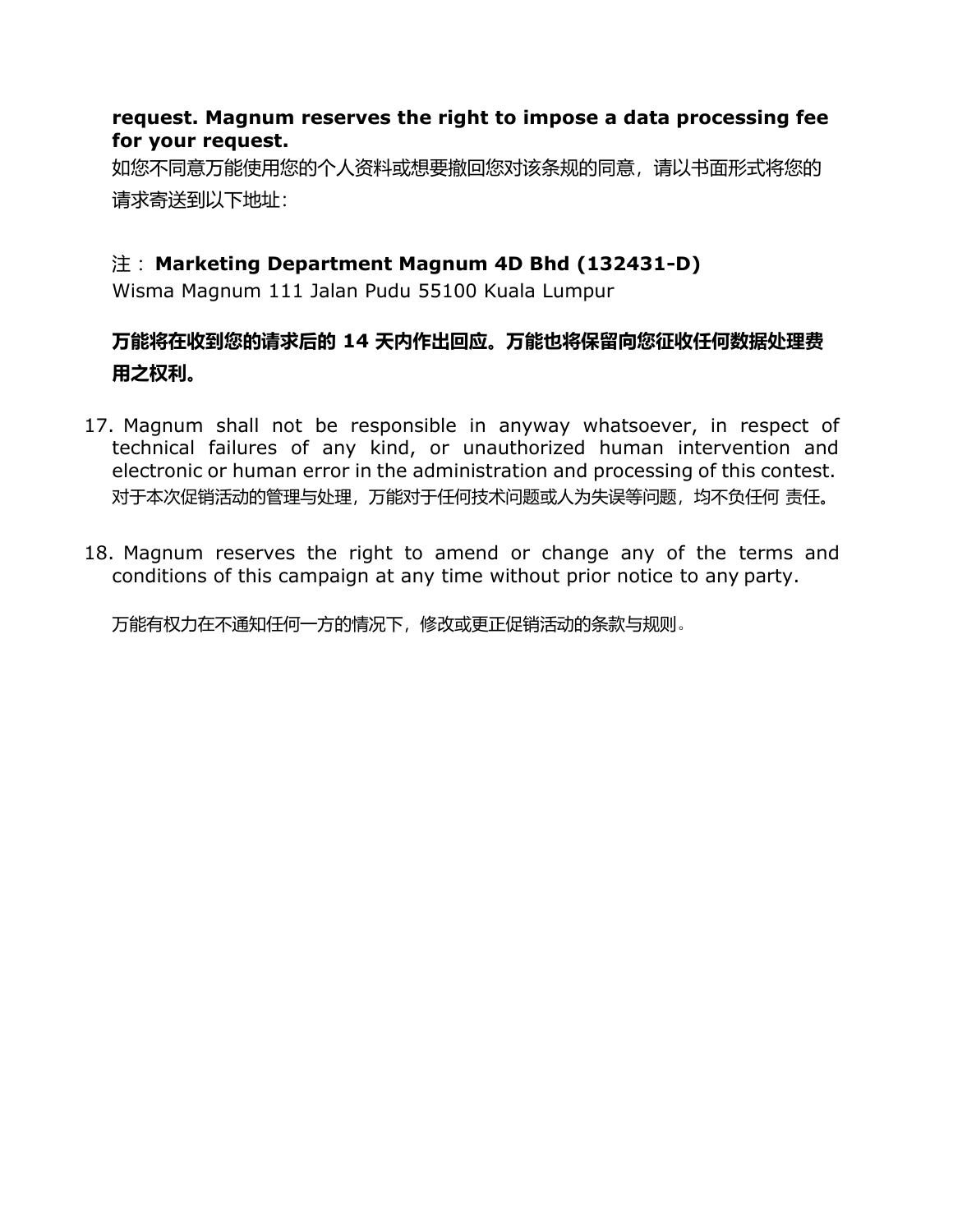## **Magnum 4D Berhad:-**

万能万字私人有限公司:**-** 111, Jalan Pudu, Bukit Bintang, 55100 Kuala Lumpur. Tel: 03 - 2078 6233 Email: [enquiry@magnum.my](mailto:enquiry@magnum.my)

#### **Magnum 4D States Offices**: **-**

万能区域公司**:-**

#### **ENE (SELANGOR) SDN BHD**

19, Jalan Maharajalela, 50150 Kuala Lumpur. Tel: 03 - 2148 8366 Fax: 03 - 2144 1978 Email: [enquiry@magnum.my](mailto:enquiry@magnum.my)

#### **ENE (PERAK) SDN BHD**

No. 1 & 1A, Hala Datuk 5, Jalan Datoh, 30000 Ipoh, Perak Tel: 05 - 241 2397 Fax: 05 - 241 6237 Email: [enquiry@magnum.my](mailto:enquiry@magnum.my)

## **ENE (PENANG) SDN BHD**

294 & 296, Vantage Point, Jalan Jelutong, 11600 Penang Tel: 04 - 2815923 Fax: 04 - 2812968 Email: [enquiry@magnum.my](mailto:enquiry@magnum.my)

#### **ENE (NEGERI SEMBILAN) SDN BHD**

No.14, Jalan Era Square2, Era Square, 70200 Seremban Negeri Sembilan. Tel: 06 - 762 1218 Fax: 06 - 763 2052 Email: [enquiry@magnum.my](mailto:enquiry@magnum.my)

#### **ENE (MELAKA) SDN BHD**

332 & 333, Taman Melaka Raya, Off Jalan Taman, 75000 Melaka Tel: 06 - 284 5993 Fax: 06 - 283 0597 Email: [enquiry@magnum.my](mailto:enquiry@magnum.my)

## **M4D (JOHOR) SDN BHD**

84, Jalan Sutera Tanjung 8/3, Taman Sutera Utama, 81300 Skudai,